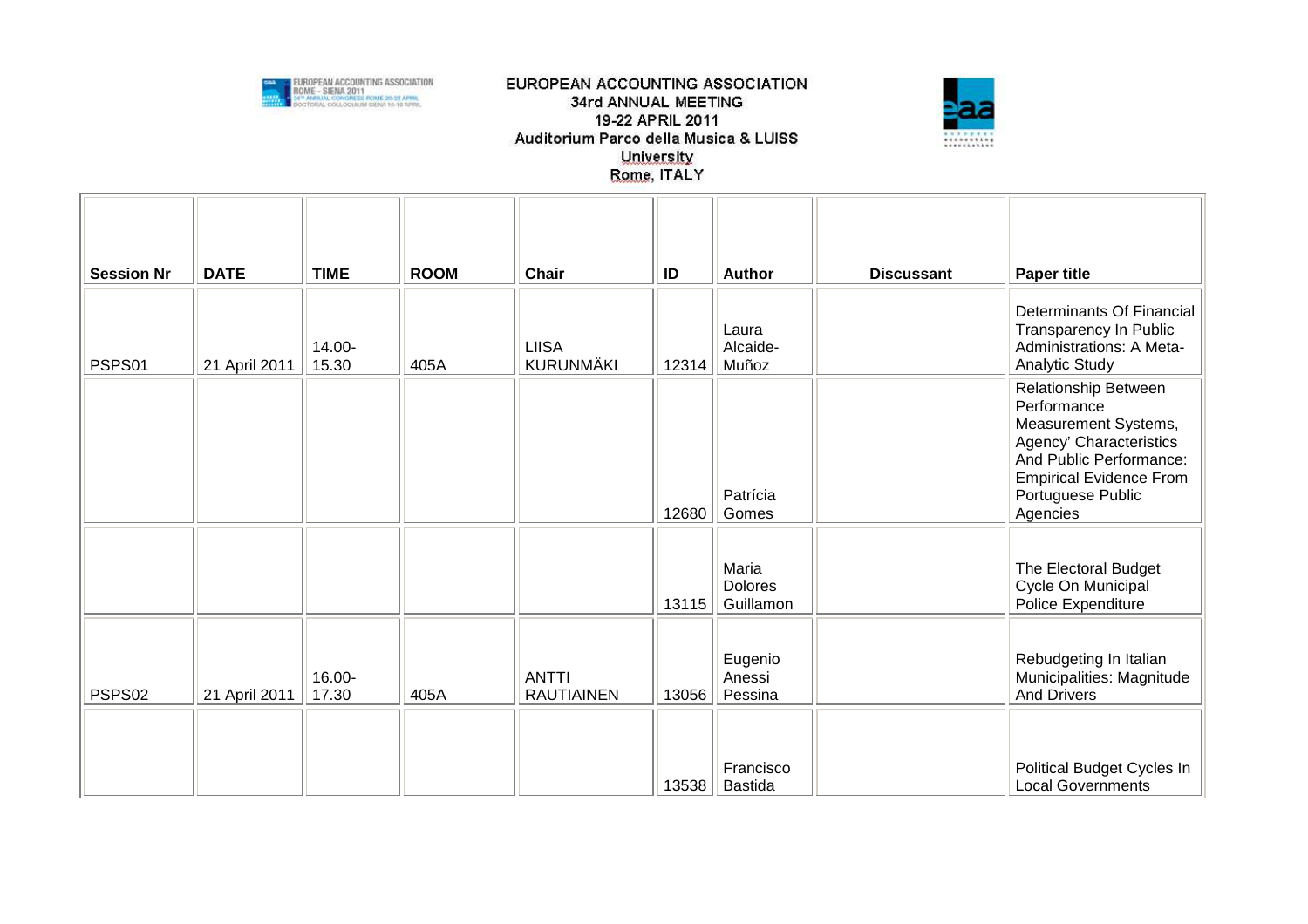



| <b>Session Nr</b> | <b>DATE</b>   | <b>TIME</b>        | <b>ROOM</b> | Chair                              | ID    | <b>Author</b>           | <b>Discussant</b> | <b>Paper title</b>                                                                                                                                      |
|-------------------|---------------|--------------------|-------------|------------------------------------|-------|-------------------------|-------------------|---------------------------------------------------------------------------------------------------------------------------------------------------------|
|                   |               |                    |             |                                    | 13359 | Patrick<br>Stein        |                   | <b>Accounting Choice</b><br><b>Behaviour And Strategic</b><br>Management In<br>Municipalities - Empirical<br><b>Evidence From Germany</b>               |
| PSPS03            | 22 April 2011 | 09.00-<br>10.30    | 405A        | <b>FRANCISCO</b><br><b>BASTIDA</b> | 13140 | Richard<br><b>Burke</b> |                   | The Actual Evaluation Of<br><b>Demand Risk</b><br>Management In<br><b>Operational Public Private</b><br>Partnership Roads                               |
|                   |               |                    |             |                                    | 12660 | Chrystelle<br>Richard   |                   | <b>Constructing Market As</b><br>An Answer To A<br><b>Regulatory Accounting</b><br>Vacuum: The Case Of<br>Public Private Partnership<br>(ppp) Contracts |
|                   |               |                    |             |                                    | 12894 | Pam<br>Stapleton        |                   | The Diffusion Of Risks In<br>Public Private Partnership<br>Contracts                                                                                    |
| PSPS04            | 22 April 2011 | $11.00 -$<br>12.30 | 405A        | <b>TOOMAS</b><br><b>HALDMA</b>     | 13290 | Luca<br>Bartocci        |                   | Concepts Of State And<br>Accounting:                                                                                                                    |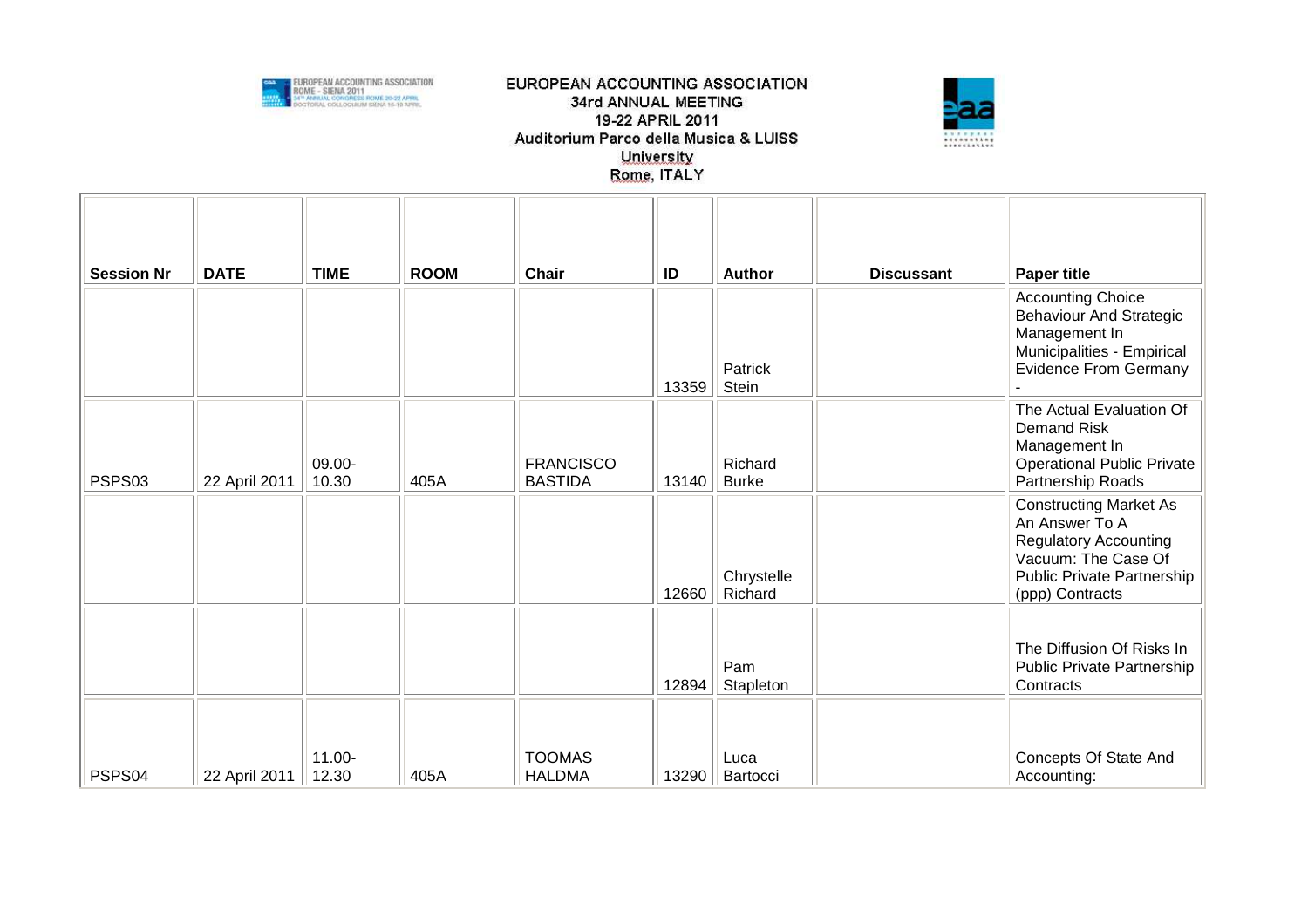



| <b>Session Nr</b> | <b>DATE</b>   | <b>TIME</b>     | <b>ROOM</b> | <b>Chair</b>                   | ID    | <b>Author</b>                        | <b>Discussant</b> | <b>Paper title</b>                                                                                                                                                      |
|-------------------|---------------|-----------------|-------------|--------------------------------|-------|--------------------------------------|-------------------|-------------------------------------------------------------------------------------------------------------------------------------------------------------------------|
|                   |               |                 |             |                                | 12862 | Sue<br>Newberry                      |                   | Whole Of Government<br>Reporting In New<br>Zealand A Review Of<br>Wga Financial Reports<br>From 1993 To 2010                                                            |
|                   |               |                 |             |                                | 11806 | Odd<br>Stalebrink                    |                   | <b>Public Pension Funds</b><br><b>And Actuarial</b><br>Assumptions: An<br><b>Empirical Examination Of</b><br>U.S. State And Local<br><b>Government Pension</b><br>Plans |
| PSPS05            | 22 April 2011 | 14.00-<br>15.30 | 405A        | <b>GERT</b><br><b>PAULSSON</b> | 12403 | Delfina<br>Rosa Da<br>Rocha<br>Gomes |                   | <b>Accounting And</b><br>Accountability In Local<br>Government:<br><b>Contributions From</b><br><b>Accounting History</b><br>Research                                   |
|                   |               |                 |             |                                | 11878 | Timo<br>Hyvonen                      |                   | Developing Public Sector<br><b>Cost Accounting Systems</b><br><b>Under Contradictory</b><br>Institutional Logics -<br>Case Finnish Defence<br>Forces                    |
|                   |               |                 |             |                                | 13499 | Karen<br>Mcbride                     |                   | The Role Of The Annual<br>Report In The<br>Accountability Of<br><b>Universities</b>                                                                                     |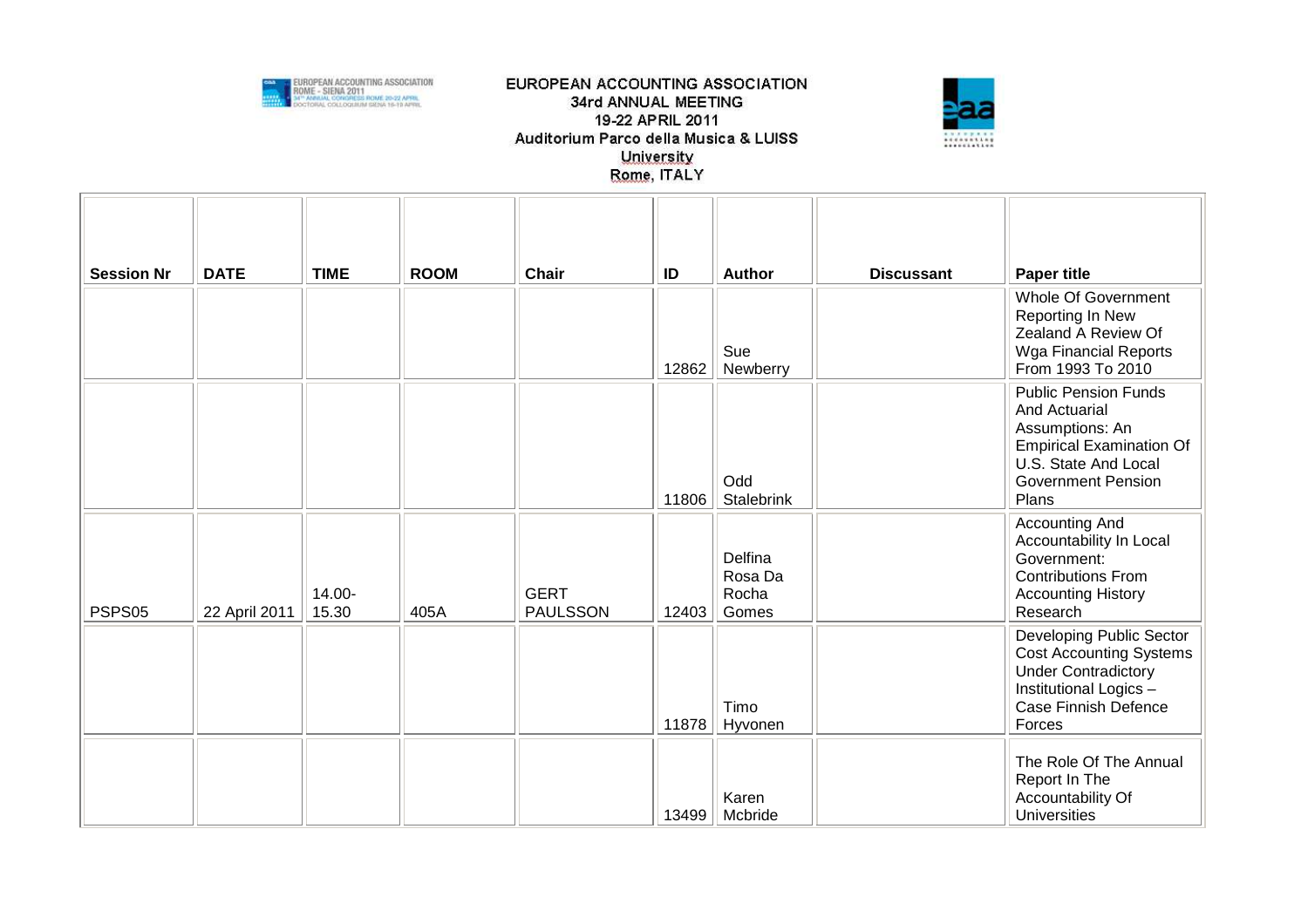



| <b>Session Nr</b> | <b>DATE</b>   | <b>TIME</b>     | <b>ROOM</b> | Chair                           | ID    | Author              | <b>Discussant</b> | <b>Paper title</b><br>Decision Making And                     |
|-------------------|---------------|-----------------|-------------|---------------------------------|-------|---------------------|-------------------|---------------------------------------------------------------|
|                   |               |                 |             |                                 |       |                     |                   | Stewardship: To What                                          |
|                   |               |                 |             |                                 |       |                     |                   | <b>Extent And For What</b><br>Main Reason Do Donors           |
|                   |               |                 |             |                                 |       |                     |                   | And Members Use The                                           |
|                   |               |                 |             | <b>EUGENIO</b>                  |       |                     |                   | <b>Information Currently</b><br>Included In The Financial     |
| PSPS06            | 22 April 2011 | 16.00-<br>17.30 | 405A        | <b>ANESSI</b><br><b>PESSINA</b> | 12488 | Lydia<br>Kilcullen  |                   | Reports Of Australian Not<br>For Profit Entities?             |
|                   |               |                 |             |                                 |       |                     |                   | <b>Financing Reforms And</b>                                  |
|                   |               |                 |             |                                 |       |                     |                   | <b>Hospital Performance:</b><br><b>Effect Of Changing The</b> |
|                   |               |                 |             |                                 |       | Emilio              |                   | <b>Reimbursement Method</b>                                   |
|                   |               |                 |             |                                 | 12852 | Martin              |                   | On Hospital Productivity<br>Determinants Of                   |
|                   |               |                 |             |                                 |       |                     |                   | Efficiency In The                                             |
|                   |               |                 |             |                                 |       | Maria Del<br>Rocio  |                   | Provision Of Municipal<br>Street-Cleaning And                 |
|                   |               |                 |             |                                 |       | Moreno              |                   | <b>Refuse Collection</b>                                      |
|                   |               |                 |             |                                 | 12309 | Enguix              |                   | Services                                                      |
|                   |               |                 |             |                                 |       |                     |                   | Imagining Value:                                              |
|                   |               | 09.00-          |             | <b>GERARDINE</b>                |       |                     |                   | <b>Investigating Performative</b><br>Imagery In The Case Of   |
| PSPSD01           | 21 April 2011 | 10.30           | 209         | <b>DOYLE</b>                    | 12717 | Paul Andon          | PAM STAPLETON     | A Ppp Scheme                                                  |
|                   |               |                 |             |                                 |       |                     |                   | "too Big To Fail, And Too<br>Big To Succeed":                 |
|                   |               |                 |             |                                 |       |                     |                   | <b>Accounting Reforms In</b>                                  |
|                   |               |                 |             |                                 | 12767 | Andrea<br>Mennicken | ROLAND ALMQVIST   | The Prison Service Of<br><b>England And Wales</b>             |